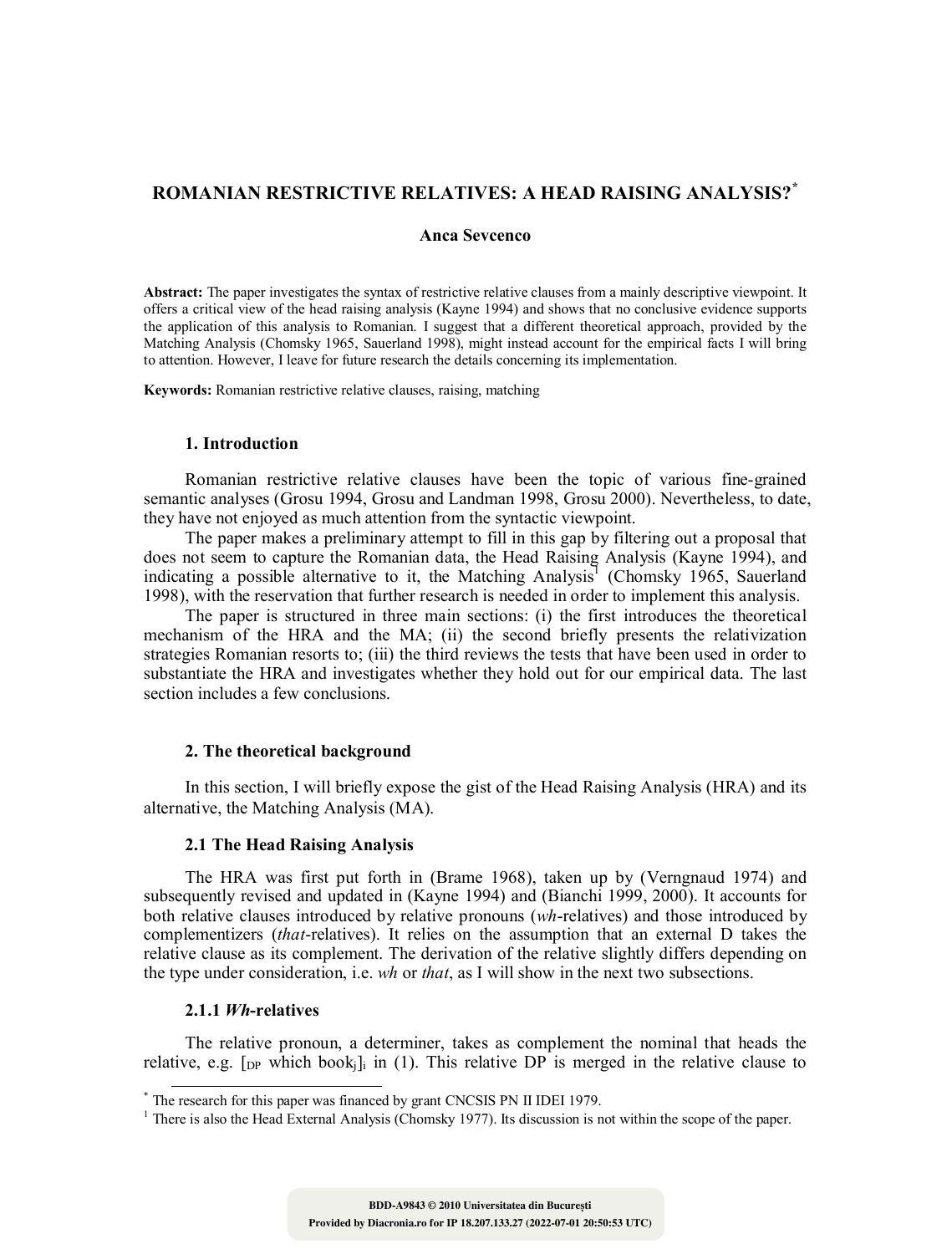whose Spec/C it subsequently moves. Afterward, the NP raises from the relative DP to the specifier of an Agr<sub>D</sub> projection. The head of Agr<sub>D</sub> is assumed to encode the overt agreement morphology of the nominal determiner. This derivation is represented below (as in Bianchi 1999: 79):

(1) The book which John likes



Bianchi (1999: 81) analyses relative pronouns as non-definite determiners, (determiners that are underspecified for the feature [+ definiteness] as Bianchi (2000) further fleshes out this proposal). She proposes that English *who* and *which* represent "an expression of cardinality predicated of the set denoted by the NP head. The whole indefinite DP is thus a predicative category to be bound by an external operator".

As noted by Borsley (1997) a.o., the raising analysis predicts that the external D and the relative head do not form a constituent at the beginning of the derivation.

# **2.1.2** *That***-relatives**

In *that*-relatives, the relative head is the complement of an empty D, e.g.  $\lceil_{DP} D \rceil$  picture] in (2). After the relative DP moves to Spec/C, the empty D moves further to incorporate into the external D (Bianchi 2000).

(2) The picture that Bill liked



We see from (1) and (2) that both *wh*-relatives and *that*-relatives involve movement of the relative head to the Spec/C and then raising to the external D projection. As far as interpretive properties are concerned, the constituent that moves will be an indefinite, either because it is headed by an empty D (*that*-relatives) or because the determiner that subcategorizes for it is non-definite itself (*wh*-relatives). Hence, definiteness is encoded in a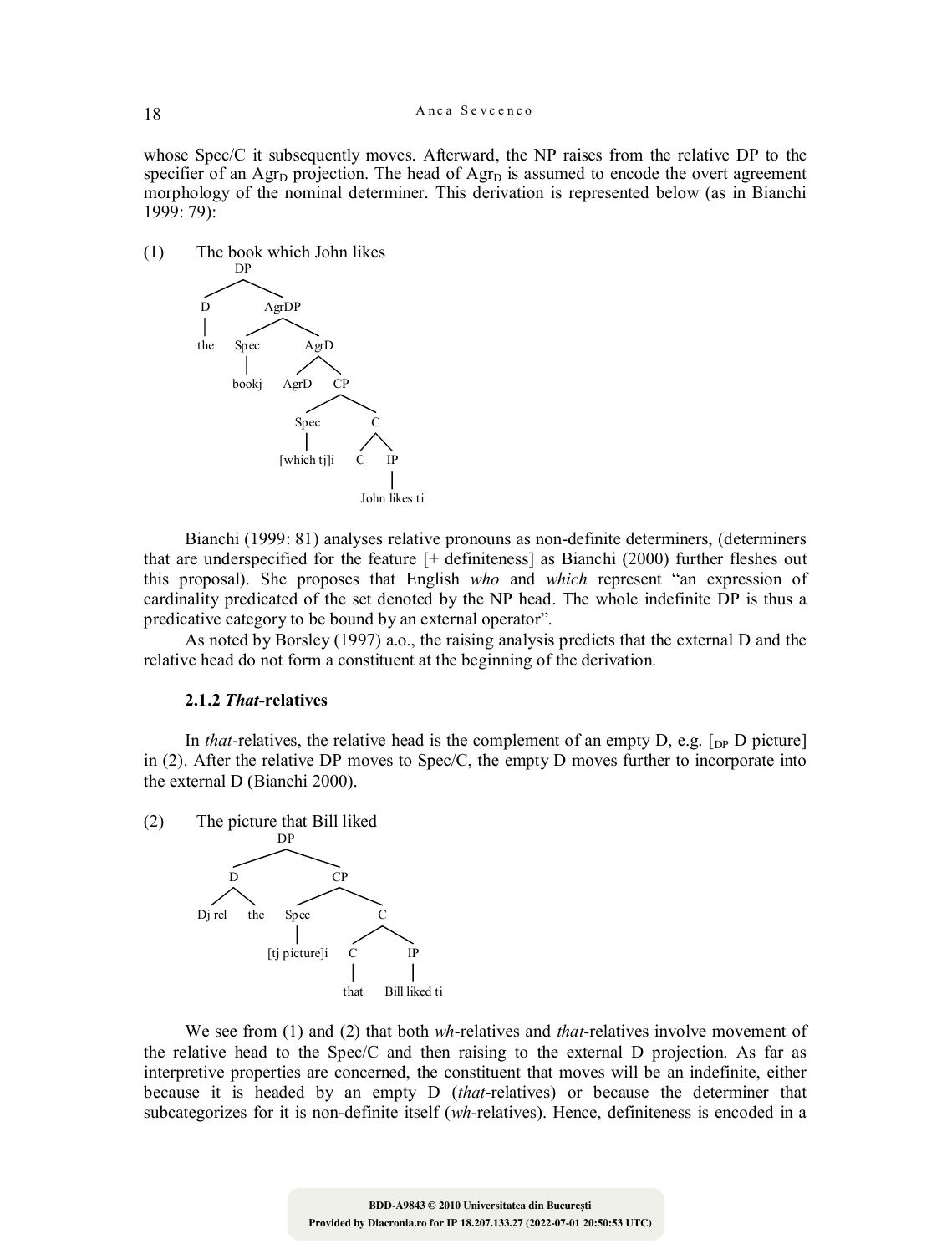projection outside the relative clause. This fact ties in with the fact that the external D and the head of the relative do not form a constituent from the very beginning.

To sum up the discussion so far, the HRA relies on three crucial facts (i) the relative head raises to an external D; (ii) the relative head is indefinite and so must be its trace; (iii) since we are dealing with an A-bar movement derivation, the relative head reconstructs at its initial merge position. Reconstruction effects for scope and binding (variable binding, principle A and C) must follow.

## **2.2 The Matching Analysis**

The MA proposes that relative clauses are right-adjoined to the head NP. The relative head may be lexically realized and in that case it starts out as the complement of the relative pronoun ( $\lceil_{DP}$  which book]) in (3) or it may simply be a null operator (this different realization of head depends on the type of the relative, *wh* or *that*-relative). Either way the relative head occurs in a DP projection that moves to the Spec/C of the relative clause. In addition to this internal head, there is also an external head. The internal head in Spec/C deletes under identity with the external head. Hence, the two heads are related by ellipsis, they are not part of a movement chain. Consequently, both heads have to be interpreted. The complete derivation can be read off the diagram below:

(3) The book which John likes.



To sum up again, the MA is based on three important factors (i) the external head of the relative has a corresponding internal head with the latter being deleted under identity; (ii) there is A-bar movement within the relative clause of the relative head or, alternatively, of a null operator; (iii) the relative head reconstructs at its initial merge position. Reconstruction effects are thus also present.

### **3. Romanian relativization strategies: the data**

Subject relatives (SR) are introduced by the relative pronoun *care*<sup>2</sup> (who/which):

(4) Băiatul care cunoaşte amănuntele. boy-the who knows details-the 'The boy who knows the details.'

<sup>&</sup>lt;sup>2</sup> I will not look into relatives introduced by *ce* in this paper.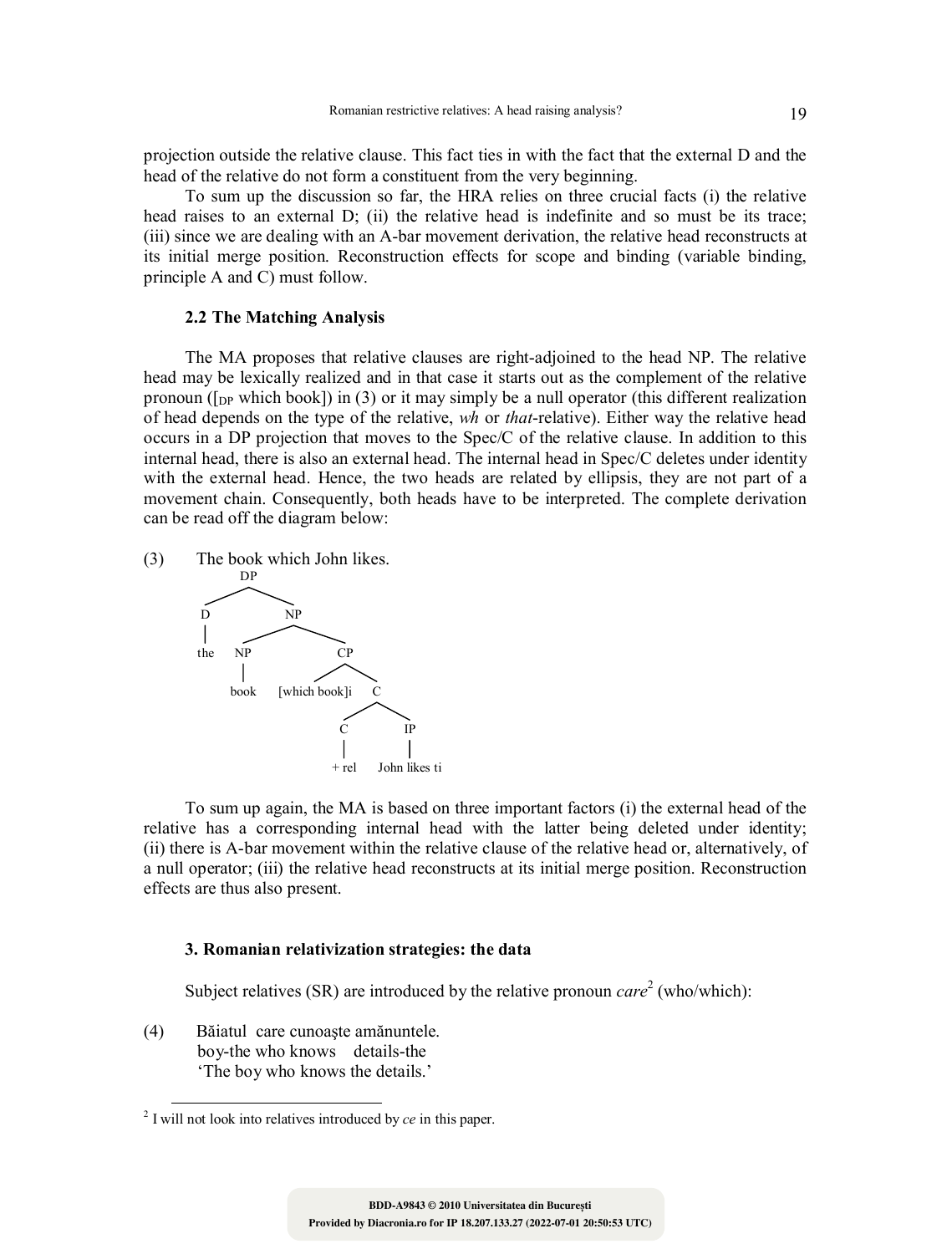20 A n c a S e v c e n c o

Direct object relatives (DOR) are also introduced by *care*. DORs bear special marking that distinguishes them from SRs. *Care* must be preceded by the preposition *pe*, which is standardly assumed to check accusative case. Inside the DOR there is an accusative direct object clitic that gets co-indexed both with the relative connector and the antecedent of the relative:

(5) Băiatul pe care îl vezi. boy-the PE who CL3<sup>rd</sup> SG M ACC see 'The boy whom you see.'

In non-standard language *care* occurs extensively without the accusative preposition. The clitic, however, is not subject to optionality.

(6) Băiatul care \*(îl) vezi. boy-the who  $CL3^{rd}$  SG M ACC see 'The boy who you see.'

In fact, the difference between (5) and (6), *care* with and without *pe*, runs deeper than being a simple matter of stylistic variation within language. Grosu (1994) offers tests to flesh out a syntactic difference between these two instances of *care. Care* preceded by the accusative preposition is a relative pronoun, i.e. D(eterminer)-*care* while its counterpart without the preposition is a complementizer, i.e. C(omplementizer)-*care*. The presence/ absence of the preposition is not the only factor that tells apart the two instances of *care*. C*care* shows up in case the antecedent of the relative associates with a (potential) extraction site embedded in an island, as in (7) in which *băiatul* 'the boy' relates to the object clitic contained in a complex DP island:

(7) Băiatul care ţi- am arătat o fată care îl place e. boy-the who CL2<sup>nd</sup> SG DAT have show-PERF a girl who CL3<sup>rd</sup> SG M ACC likes 'The boy whom I have shown you a girl that likes him.'

Note that the relative pronoun *care* is ungrammatical in the same context (8):

(8) \*Băiatul pe care ţi- am arătat o fată care îl place e. boy-the PE who  $CL2<sup>nd</sup>$  SG DAT have show-PERF a girl who  $CL3<sup>rd</sup>$  SG M ACC like 'The boy whom I have shown you a girl that likes him.'

The difference between relatives with D-*care* and C-*care* associates with a difference in the status of the object clitic. (Grosu 1994: 234) proposes that the clitic in (7) is a resumptive pronoun whereas in (8) it is, I conjecture, an A' bound clitic (in the sense of Alexiadou and Anagnostopoulou 2000).

For now, I remain agnostic about the nature of the clitic and defer it to further research. Yet, I will assume henceforth that the two relativization strategies that English has, relativization by means of relative pronoun and of a complementizer, are also available in Romanian. This pattern is not at all singular within the Romance languages group. Suñer (1998) shows that Spanish also makes use of both these strategies (relatives with complementizer and resumptive pronoun and relatives with relative pronoun and a gap, more precisely) and that the complementizer option belongs to non-standard language.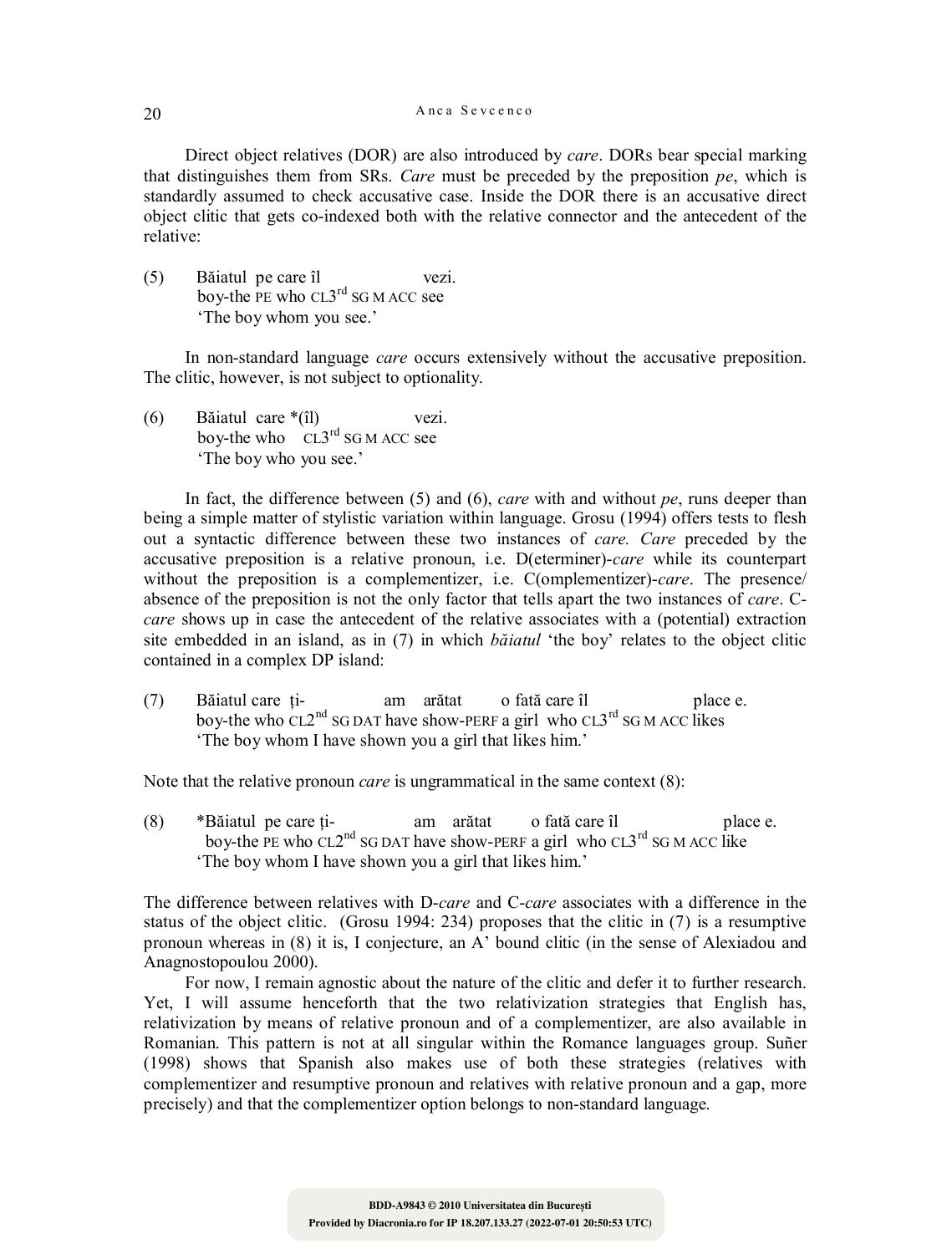### **4. The HRA applied to Romanian**

The HRA makes a set of predictions that can be tested in order to see whether they hold out to scrutiny from the viewpoint of Romanian. If these predictions hold up, we should be able to see that: (i) there is raising to the external D; (ii) the relative DP headed by *care* has an indefinite interpretation. I will not be concerned with reconstruction effects because they follow from both the raising and the matching analysis.

## **4.1 Raising to the external D**

## **4.1.1 Proper names in root clauses and proper names as relative heads**

In English, direct object proper names in root clauses are not preceded by the definite article (9a). However, if a proper name heads a relative clause, matters change and a preceding definite article becomes obligatory.

| (9)<br>а. | I love (*the) Paris. |  |
|-----------|----------------------|--|
|-----------|----------------------|--|

b. This is \*(the) Paris I love.

The proponents of the HRA take the behavior of proper names in relatives as evidence that definiteness must be encoded on the external D, not on the head that raises from the relative. Romanian does not offer conclusive evidence on this particular account because, in a context similar to that in (9) and involving a complementizer relative, the proper name is preceded by the article both in the root and relative clause.

| (10) | a. | Iubesc Parisul.                             |
|------|----|---------------------------------------------|
|      |    | love Paris-the                              |
|      |    | 'I love Paris.'                             |
|      | h. | Parisul pe care îl<br>jubesc.               |
|      |    | Paris-the PE which $CL3^{rd}$ SG M ACC love |

# **4.1.2 Floating quantifiers (FQs)**

Italian FQs select a definite DP as their complement. An FQ can precede the head of a relative clause (11a, 12a), but it cannot float inside the relative clause itself (11b, 12b), from Bianchi (1999: 47) (glosses and translations provided by the author):

| (11) | a.             | Elencami tutti i libri che devi leggere per l'esame.     |
|------|----------------|----------------------------------------------------------|
|      |                | tell me all the books that must read for the exam        |
|      |                | 'Tell me all the books that you must read for the exam.' |
|      | $b_{\cdot}$    | *Elencami i libri che devi leggere tutti per l'esame.    |
|      |                | 'Tell me the books that must read all for the exam.'     |
| (12) | a.             | Entrambe le persone che ammiravo mi hanno deluso.        |
|      |                | both the people that admired me have disappointed        |
|      |                | 'Both the people that I admired disappointed me'.        |
|      | $\mathbf{b}$ . | *Le persone che ammiravo entrambe mi hanno deluso.       |
|      |                | the people that admired both me have disappointed        |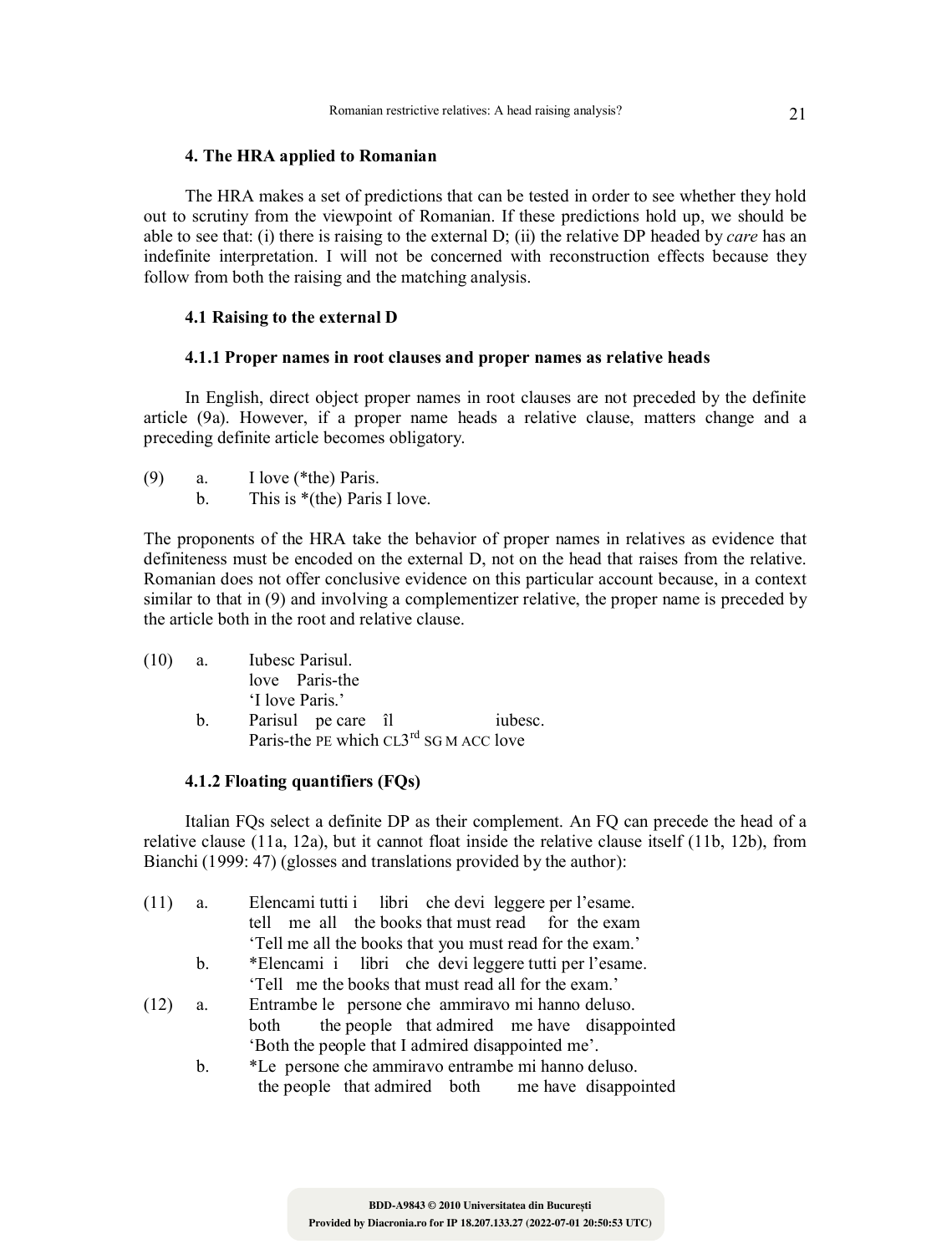The explanation for this behavior of FQs has to do with the presence of an external D. The impossibility of floating a quantifier inside the relative clause ties in with the categorial status of the nominal constituent that associates with the FQ, i.e. the relative head is a non-definite DP inside the relative, and a definite DP after raising has taken place.

Romanian FQs show the same selectional restriction as Italian ones, i.e. they combine with definite DPs.

| (13) | a. | Toți studenții     |
|------|----|--------------------|
|      |    | all students-the   |
|      |    | 'All the students' |
|      | h. | *Toți student      |
|      |    | all student        |
|      |    |                    |

However, the pattern that we have observed in the Italian examples  $(11)-(12)$  does not show in Romanian. Consider (14)-(15) with FQs floated from subject position and also (16) with C-*care* and FQs floated from direct object position (I have used C-*care* in (14)-(16) so that the Romanian examples may be on a par with the Italian ones, which feature a Comp relative).

| (14) | a. | Toti oamenii care îl susțin sînt corupți.                                    |
|------|----|------------------------------------------------------------------------------|
|      |    | all people-the who $CL3^{rd}$ SGM ACC support are corrupt                    |
|      |    | 'All the people who support him are corrupt.'                                |
|      | b. | Oamenii care (toți) îl susțin (toți) sînt corupți (toți).                    |
|      |    | all people-the who (all) $CL3^{rd}$ SG M ACC support (all) are corrupt (all) |
| (15) | a. | Amîndoi oamenii care au venit sînt necunoscuți.                              |
|      |    | people-the who have come-PERF are strangers<br>both                          |
|      |    | 'Both people who came are strangers.'                                        |
|      | b. | Oamenii care (amîndoi) au venit (amîndoi) sînt necunoscuți.                  |
|      |    | people-the who (both) have come-PERF (both) are strangers                    |
|      |    | The people who both came are strangers.'                                     |
| (16) | a. | Enumeră- mi cărțile pe care (pe toate) trebuie (pe toate) să                 |
|      |    | enumerate $CL1st$ SG DAT books-the PE which (PE all) must PE all<br>SĂ       |
|      |    | le citesti (pe toate).                                                       |
|      |    | $CL3^{rd}$ F PL read (PE all)                                                |
|      |    | 'Enumerate all the books that you must read.'                                |
|      | b. | Oamenii pe care (pe amîndoi) îi admir (pe amîndoi).                          |
|      |    | people-the PE who (PE both) $CL3^{rd}$ PL M admire (PE both)                 |
|      |    | 'The people whom I both admire.'                                             |

# **4.2 Idioms**

Evidence for the presence of an external D also comes from those cases in which it is possible to relativize an idiom chunk (Vergnaud 1974). There are idioms whose verbs take an indefinite object. If that object becomes the head of a relative, it will be preceded by a definite article.

- (17) a. They made fun of me.
	- b. the fun they made of me
	- c. \*They made the fun of me.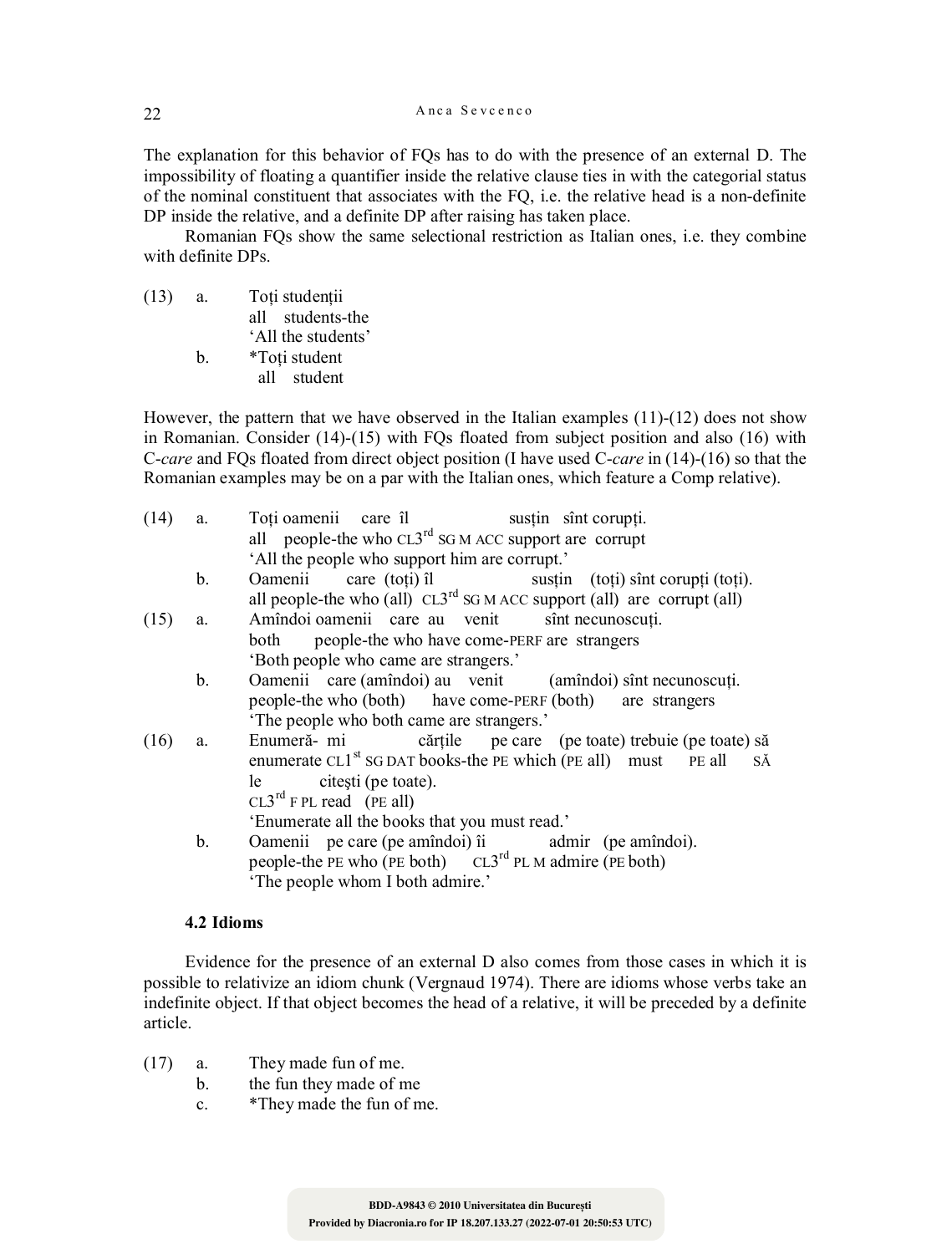The argument about relativization of argument chunks carries over to Romanian. Idioms such as *a încasa bătaie* 'to get a good beating' have bare NP objects that can be relativized (18a), in which case the object has to be preceded by a definite article (18b). Similar examples can be given with other idioms such as *a vinde gogoşi* 'to lie', *a-şi croi drum* 'to forge a path'.

| (18) | a. | Alex a încasat bătaie ieri<br>seară.                                           |
|------|----|--------------------------------------------------------------------------------|
|      |    | Alex has cash-PERF beating yesterday evening                                   |
|      |    | 'Alex got a good beating yesterday night.'                                     |
|      | b. | $(pe)$ care a încasat- o<br>Bătaia                                             |
|      |    | beating-the PE which has cash-PERF $CL3^{rd}$ SG F ACC $CL3^{rd}$ SG M ACC has |
|      |    | băgat în spital.                                                               |
|      |    | put-PERF in hospital                                                           |
|      |    | The beating he got put him in hospital.'                                       |

At first sight, the idiom test seems to take us on a different path and prove that relatives associate with an external D. Actually, the test does show that definiteness is encoded outside the relative clause. Yet, appearances might be deceiving. Kotzoglou and Varlokosta (2005) discuss Greek object relatives with complementizers and show that HRA runs into problems when applied to the Greek data. They also note that relativization of bare idiomatic objects shows the same quirk that we have noticed for English (17) and Romanian (18). However, they dismiss this as an irrelevant issue because they observe that nothing prevents the bare object in the Spec/C of the relative to match only the external NP selected by the external D, without going all the way to D, as in  $(19)$ :





Romanian brings additional evidence to corroborate the conclusion that matching of NPs of the type proposed in (19) is also an option. The evidence comes from relative clauses headed by bare singular nouns, as shown in (20):

(20) Nu e om care nu greşeşte cîteodată. not is man who not err sometimes 'There is no man who does not make mistakes sometimes.'

HRA predicts (21) as the representation for (20):

(21)  $\int_{\text{Spec},C} \text{care om} \left| \int_{\text{IP}} t_i \text{ nu greșește cîteodată} \right|$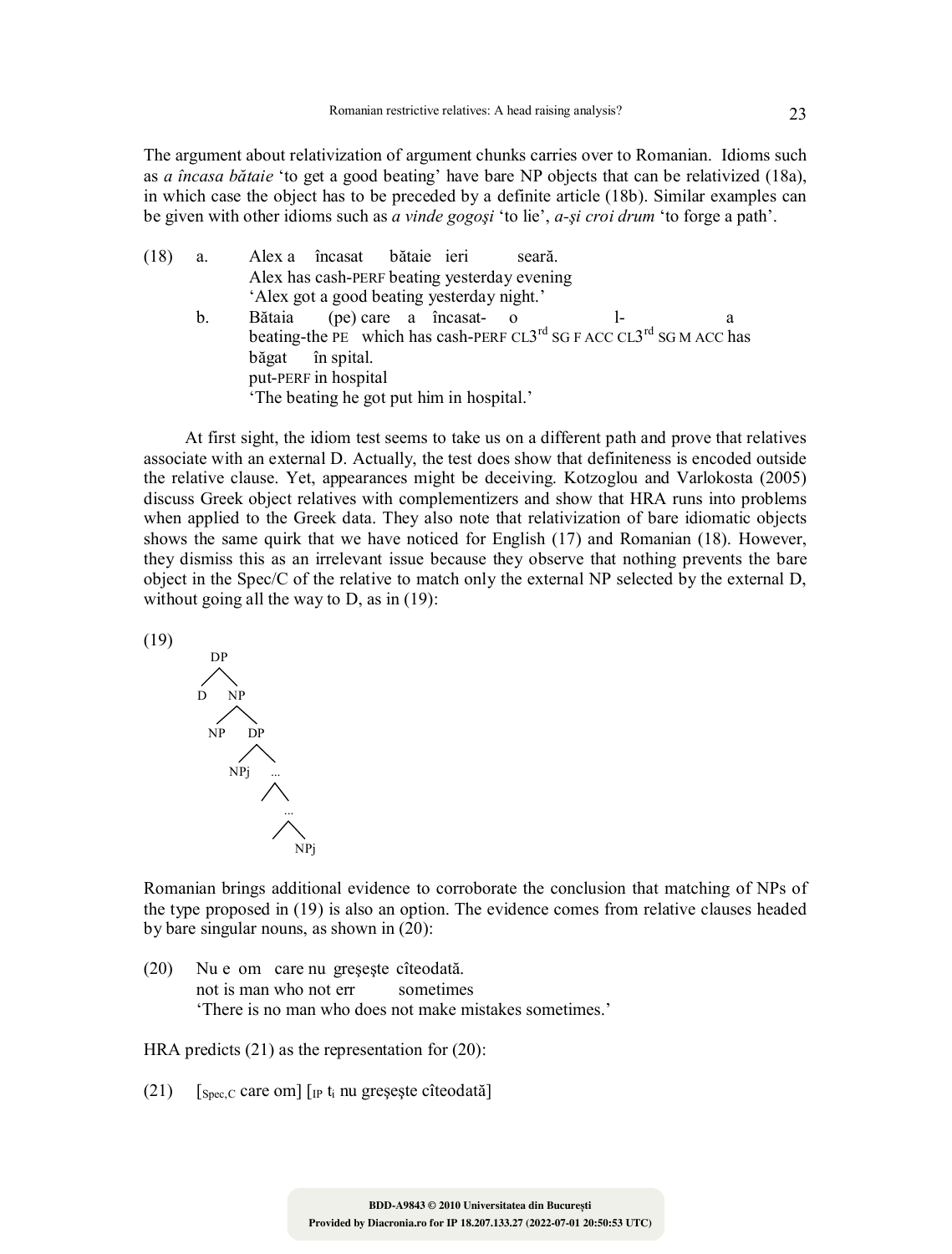The complement of *care*, i.e. *om* 'man', should raise to the external D. However, the main clause predicate, existential *a fi* 'to be' cannot take a DP complement, only a bare NP one (singular or plural). Bare singulars do not occur in nominal projections topped off by a D (see Dobrovie-Sorin et al. 2006). If we simply match the bare NP complement of *care* to the external NP, the problem gets solved as it does in Greek.

I have shown in this section that raising to the external D in relatives that are introduced by C-*care* is called into question. First, the behavior of relativized proper names does not offer conclusive evidence for raising of a bare NP. Second, the availability of quantifier float inside the relative clause, with the FQ modifying the relative DP, does not indicate either that the relative DP is realized as an indefinite, given the definiteness restriction FQs impose on the phrases they modify. If we adopt the MA account, on the other hand, matching between the internal head DP and the external head DP is not a necessity. In some cases, matching between the NP sub-constituents in the internal and external head is enough.

## **4.3 Predicate nominals**

The behavior of relativized predicate nominals in languages that have agreement between the subject and the predicative has also constituted a supportive argument for the HRA. It was Vergnaud (1974: 65) that brought it first to attention. The ungrammaticality of (22) comes from an agreement clash: the predicative has to agree in φ features with the subject in the relative and also with the matrix subject (glosses provided by the author, no translations):

| (22) | а. |  | *Marie n' est pas la comédienne que son père était t. |  |
|------|----|--|-------------------------------------------------------|--|
|      |    |  | Marie not is not the comedian FSG that her father was |  |
|      |    |  | *Marie n' est pas le comédien que son père était t.   |  |
|      |    |  | Marie not is not the comedian FSG that her father was |  |

Romanian falls in the group of languages that require φ feature agreement between a predicative and the subject.

| (23) | a. | $El/ea$ e actor         | actriță bun                                                       |                           | /bună. |           |
|------|----|-------------------------|-------------------------------------------------------------------|---------------------------|--------|-----------|
|      |    |                         | he/she is actor SG M/actor.SG F good SG M/good-SG F               |                           |        |           |
|      |    |                         | 'He is a good actor/She is a good actress.'                       |                           |        |           |
|      | h. | Ei.                     | /ele                                                              | sînt actori /actrite buni |        | $/b$ une. |
|      |    |                         | they PL M/they PL F are actor-PL M/actor.PL F good-PL M/good-PL F |                           |        |           |
|      |    | 'They are good actors.' |                                                                   |                           |        |           |

Yet, it cannot tip the balance in favor of the HRA because it is possible for a subject in the feminine to have default gender agreement with a predicative in the masculine. This default agreement pattern also extends to nouns that denote a profession and are interpreted as a predicate like *actor*, *profesor*, etc.

| (24) | a. |  | *Ea nu este actrita                                     |  | care a fost | tatăl | e <sub>1</sub> |
|------|----|--|---------------------------------------------------------|--|-------------|-------|----------------|
|      |    |  | she not is actor-the SGF who has be-PERF father-the her |  |             |       |                |
|      |    |  | *She is not the actress that her father was.'           |  |             |       |                |

b. She nu este actorul care a fost tatăl ei. she not is actor-the SG M who has be-PERF father-the her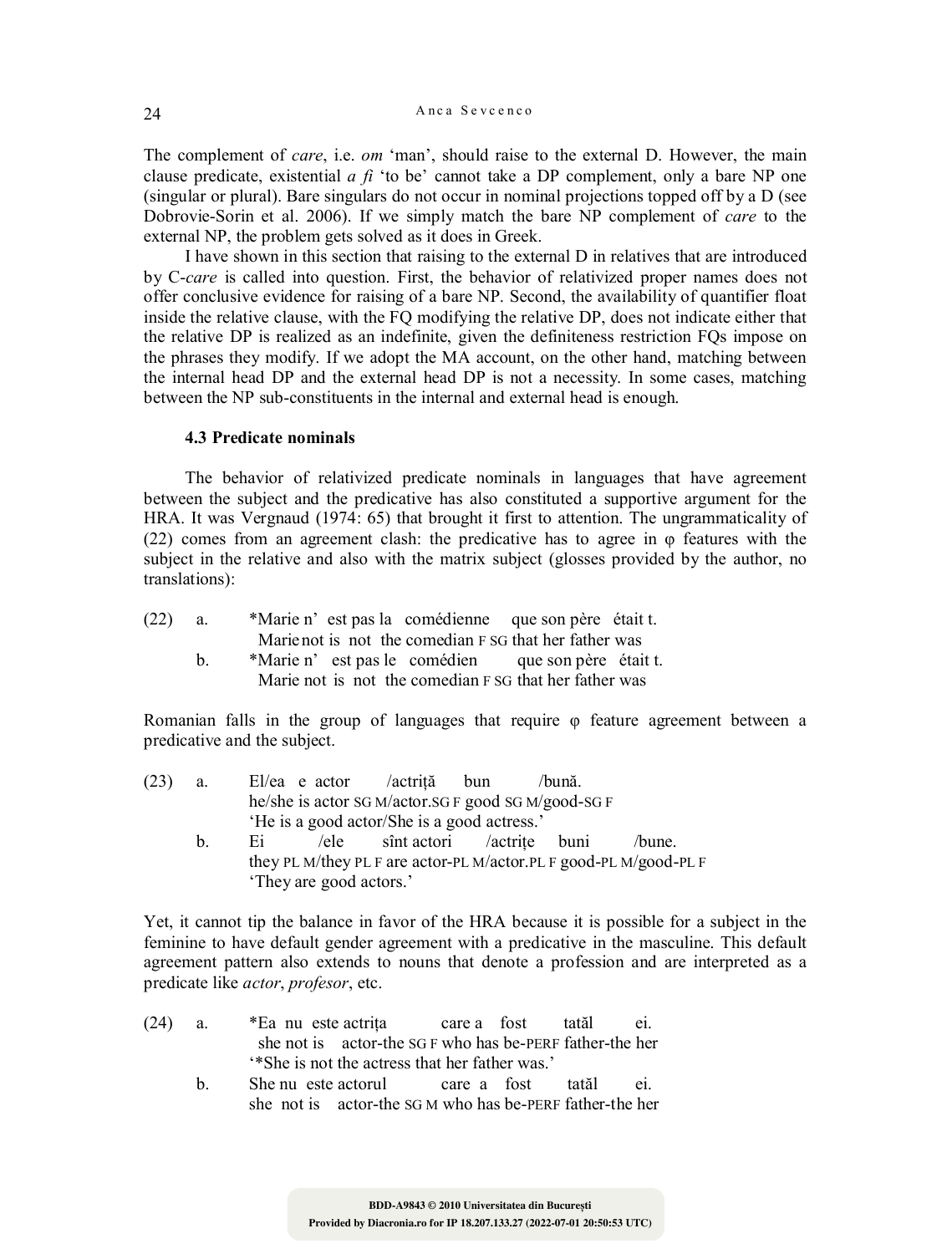#### **4.4 The indefiniteness of the relative DP**

#### **4.4.1 A typology of relative determiner**s

Bianchi (1999:103) proposes that relative determiners in modern Indo-European languages fall in three classes that represent three main types. The first type includes indefinite/interrogative relative determiners such as Middle and New English *who* and *which*, Latin *qui-quae-quod*, Romanian *care*, French *qui, quoi,* Italian *cui*. The second type brings together determiners whose definiteness is independent from that of the external D of the HRA such as German *der*, *die*, *das*. The third type is a composite between the first two because its members feature an interrogative determiner preceded by a definite article such as Italian *il quale*, French *lequel,* Spanish *el cual*, Middle English *the which,* Bulgarian *kojto*.

Let us concentrate on Type 1 determiners because Romanian exemplifies this class. Bianchi treats *who* and *which* as indefinite determiners that do not inflect for number. The DPs headed by these pronouns constitute a predicate that will be ultimately bound by the external D.

Does Romanian fit the pattern set by English? It is true that *care* is uninflected for number and gender whenever it occurs in the nominative and accusative case<sup>3</sup>. However, *care*, as an interrogative and relative pronoun, is d-linked (Dobrovie-Sorin 1994). It has non d-linked counterparts, *cine* 'who' and *ce* 'what'. Let us look at a DOR introduced by *ce* (example from Grosu 1994: 232):

(25) Tot ce te supără pe tine mă supără şi pe mine. all what  $CL2<sup>nd</sup>$  SG ACC bothers PE you SG  $CL<sup>1st</sup>$  SG bothers and PE me 'All that bothers you bothers me as well.'

Grosu takes example (25) as an instantiation of a headed quantifying relative. As seen in (25), relative pronoun *ce* 'what' prefers indefinite antecedents in stark contrast with *care* that will not be grammatical in this context.

I do not believe that *care* should go into Type 1 simply because its d-linked status does not involve in any way an indefinite interpretation. On the other hand, it is quite likely that non d-linked *ce* (see 25) meets the requirements that characterize Type 1 relative determiners, this being a matter of further research.

#### **4.4.2 D-linked relative** *care*

Dobrovie-Sorin analyses interrogative and relative *care* as a "restricted quantifier"<sup>4</sup> whose lexical restriction is provided by the denotation of the noun complement it selects. She shows that d-linked *care* introduces a presuppositional reading. Consider (26) and its rough semantic representation (27).

(26) Studentul pe care l- am văzut. student-the PE who  $CL3^{rd}$  SG M ACC have see-PERF 'The student whom I have seen.'

<sup>&</sup>lt;sup>3</sup> Genitive/dative *care* inflects for number and gender.

Dobrovie-Sorin contrasts quantifiers that bind variables, such as non d-linked *cine* 'who', with quantifiers that cannot bind variables within a sentence, but quantify instead over a limited domain, such as d-linked *care*.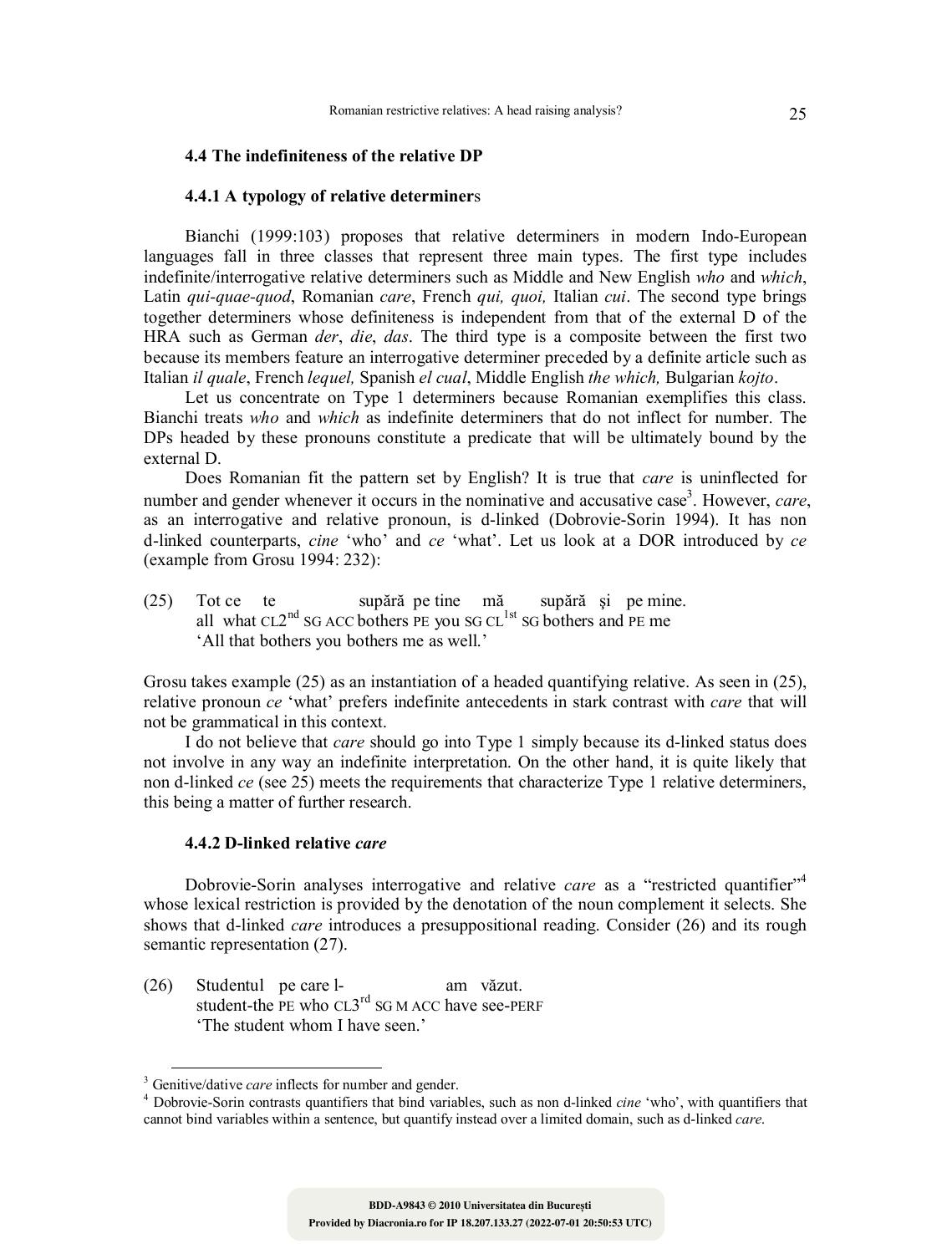(27) Pe care x such that x is a student and I saw x

Example (26) is a statement about a previously introduced set of students that represents shared knowledge between speaker and hearer, of whom I saw one certain student. As already hinted, the d-linked interpretation of the DP headed by *care* does not square with the putative indefiniteness suggested for Type 1 relative determiners. I will assume instead that the relative DP behaves as a definite description because it gives rise to a presuppositional reading.

# **4.4.3 DORs and the clitic doubling input**

For languages that have object clitic doubling (such as Romanian and Greek), the HRA predicts that a clitic doubling structure constitutes the input for the relativization of (direct/indirect) objects, i.e. (28b) starts out as (28a):

| (28) | a. | pic pe student.                                    |
|------|----|----------------------------------------------------|
|      |    | $CL3rd$ SG M ACC fail PE student                   |
|      |    | 'I fail the student.'                              |
|      | h. | Studentul (pe) care îl<br>pic.                     |
|      |    | student-the PE who CL3 <sup>rd</sup> SG M ACC fail |
|      |    | 'The student whom I fail.'                         |

Before movement applies in the DOR, the direct object in (28b) looks like (29), with the relative DP in the specifier position of a big DP that is headed by the direct object doubling clitic (Torrego 1986).

(29)



Romanian requires that clitic-doubled arguments be specific (Dobrovie-Sorin 1994, von Heusinger and Gáspár Onea 2008). Note, however, that a specific argument/d-linked argument such as that headed by *care* cannot be compatible with the non-referential (indefinite) interpretation associated with the relative DP by the proponents of the HRA.

A comparison with Greek will help with understanding better what goes on in Romanian. Greek has clitic-doubling in DORs on restricted terms. More precisely DORs with indefinite heads have a doubling clitic while those with definite heads ban the clitic (Stavrou 1983, Alexiadou and Anagonstopoulou 2000). Kotzoglou and Varlokosta (2005) claim that a presuppositional reading of the relative head also triggers clitic doubling.

Alexiadou and Anagnostopoulou (2000) use the HRA to explain why DORs with definite heads disallow the doubling clitic. Consider (30), with original gloss, but no translation provided: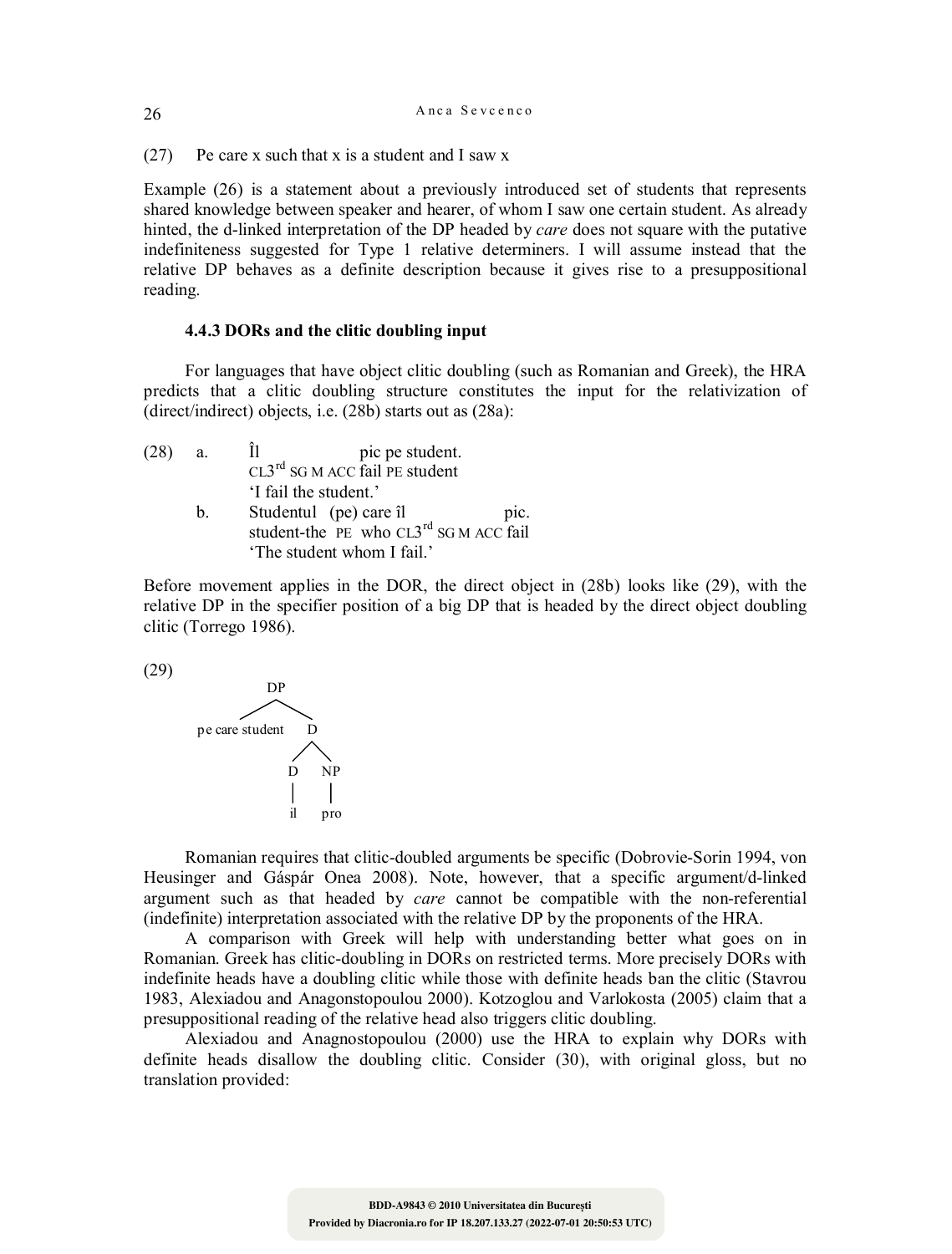(30) \*diavasa to vivlio pu to pira apo ti vivliothiki. read 1SG the book ACC that CL ACC got from the library

The ungrammaticality of (30) comes down to the fact that the input of such relative clauses includes a bare NP, i.e. *vivlio* 'book' doubled by a clitic, and bare NPs cannot be cliticdoubled in Greek. If we try to extend the same reasoning to Romanian, we expect to see a similar ungrammaticality and yet this prediction does not hold out as (31), with a C-*care* relative, demonstrates<sup>5</sup>:

(31) Cartea care am luat- o de la bibliotecă. book-the which have take-PERF CL3rd SG F ACC from library 'The book that I took from the library.'

Let us sum up the findings in this section. The hypothesis about the indefiniteness of the relative DP runs counter to some empirical facts. D-linked *care* gives rise to a presuppositional reading. It entails that the head of the relative is one of the members of a set that is shared knowledge between speaker and hearer. This means that the relative DP should be interpreted as a definite description.

We have seen that in the case of DORs, the HRA proposes that the relative DP starts out as the direct object of the verb in the relative. This makes the relative DP a clitic doubled argument in those languages that have clitic doubling inside relative clauses. However, clitic doubled arguments must be specific and specificity cannot go together with the nonreferential interpretation entailed by indefinite constituents.

# **5. Conclusions**

The paper has attempted to demonstrate that there is no conclusive evidence to support a syntactic account for Romanian restrictive relatives in terms of the Head Raising Analysis. Raising to an external D and the indefiniteness of the relative DP are the keystones of the HRA.

Concerning the first tenet, I have argued that (i) it is not always the case that raising to the external D is obligatory (see relatives headed by bare singulars) and (ii) the proposal that definiteness in encoded only on the external D falls through when we consider the possibility of floating quantifiers inside the relative clause. Remember that FQs modify definite DPs. If the antecedent of the relative is definite while the relative DP is not, FQs should modify only the former. This is precisely what happens in Italian and fails to apply to Romanian.

As for the second theoretical claim, the indefiniteness/non-referentiality of the relative DP, that argument does not hold water either. It is quite difficult to make a strong case for this claim if the relative DP is a d-linked phrase, hence a specific one.

The Matching Analysis proposes that relatives have two heads, an external and an internal one, which are related by means of ellipsis. It does not rely on the assumption that only the antecedent of the relative is definite. Hence, it allows for both (i) matching between the internal DP head and the external one and (ii) matching between the NP sub-parts of the

<sup>&</sup>lt;sup>5</sup> I have used a relative introduced by the complementizer *care* to make the comparison with Greek as faithful as possible, since (30) is also a relative introduced by the complementizer *pu* 'that'.